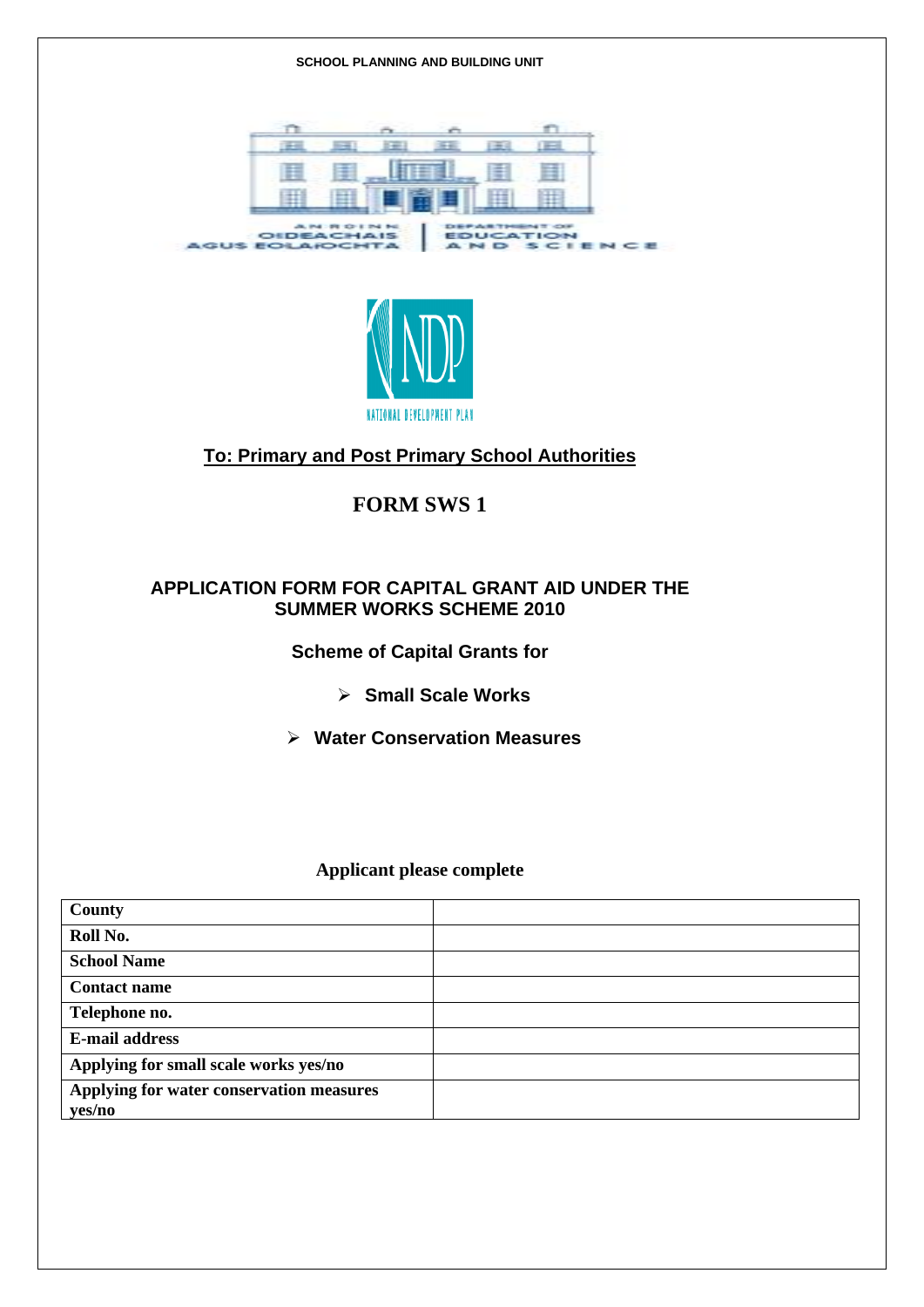# **Official Use Only**

# **Small Scale Project**

## **Invalid**

| Project outside the scope of the Scheme               |  |
|-------------------------------------------------------|--|
| Consultant not properly qualified/insured             |  |
| Consultant's report not properly completed / 3 costed |  |
| solutions not provided                                |  |
| Mandatory photographic evidence not provided          |  |
| Mandatory Appendix B documentation not provided       |  |
| Application not signed by Chairperson, Board of       |  |
| Management/Manager/CEO/Patron/Trustees                |  |

# **Unapproved**

| Desirable not necessary      |  |
|------------------------------|--|
| Maintenance Issue            |  |
| <b>Financial Constraints</b> |  |
| Other (Please specify)       |  |

# **Approved**

| Project     | Project           | Project VAT    | Fees | Total project cost     |
|-------------|-------------------|----------------|------|------------------------|
| description | category/priority | inclusive cost |      | including VAT and Fees |
|             |                   |                |      |                        |

### **Comment**

| ○ 1999年1月19日,1999年1月1日,1999年1月1日,1999年1月1日,1999年1月1日,1999年1月1日,1999年1月1日,1999年1月11日,1999年1月1日,1999年1月1日,1999年1<br>1990年1月10日,1999年1月1日,1999年1月1日,1999年1月1日,1999年1月1日,1999年1月1日,1999年1月1日,1999年1月1日 |  |                                                                                                                       |
|----------------------------------------------------------------------------------------------------------------------------------------------------------------------------------------------------|--|-----------------------------------------------------------------------------------------------------------------------|
|                                                                                                                                                                                                    |  |                                                                                                                       |
|                                                                                                                                                                                                    |  |                                                                                                                       |
|                                                                                                                                                                                                    |  |                                                                                                                       |
|                                                                                                                                                                                                    |  |                                                                                                                       |
|                                                                                                                                                                                                    |  |                                                                                                                       |
|                                                                                                                                                                                                    |  |                                                                                                                       |
|                                                                                                                                                                                                    |  |                                                                                                                       |
|                                                                                                                                                                                                    |  |                                                                                                                       |
|                                                                                                                                                                                                    |  |                                                                                                                       |
|                                                                                                                                                                                                    |  |                                                                                                                       |
|                                                                                                                                                                                                    |  |                                                                                                                       |
|                                                                                                                                                                                                    |  |                                                                                                                       |
|                                                                                                                                                                                                    |  |                                                                                                                       |
|                                                                                                                                                                                                    |  |                                                                                                                       |
|                                                                                                                                                                                                    |  |                                                                                                                       |
|                                                                                                                                                                                                    |  |                                                                                                                       |
|                                                                                                                                                                                                    |  |                                                                                                                       |
|                                                                                                                                                                                                    |  |                                                                                                                       |
|                                                                                                                                                                                                    |  | <u> 1980 - An t-Albany a Carl an t-Albany a t-Albany a t-Albany a t-Albany a t-Albany a t-Albany a t-Albany a t-A</u> |
|                                                                                                                                                                                                    |  |                                                                                                                       |
|                                                                                                                                                                                                    |  |                                                                                                                       |
|                                                                                                                                                                                                    |  |                                                                                                                       |

# **Water conservation measures**

#### **Approved**

|          | <b>Urinals</b> | <b>Cisterns</b> | <b>Taps</b> | <b>TMVs</b> | <b>Total</b> |
|----------|----------------|-----------------|-------------|-------------|--------------|
| Amount   |                |                 |             |             |              |
| approved |                |                 |             |             |              |

# **Unapproved**

**Reason:**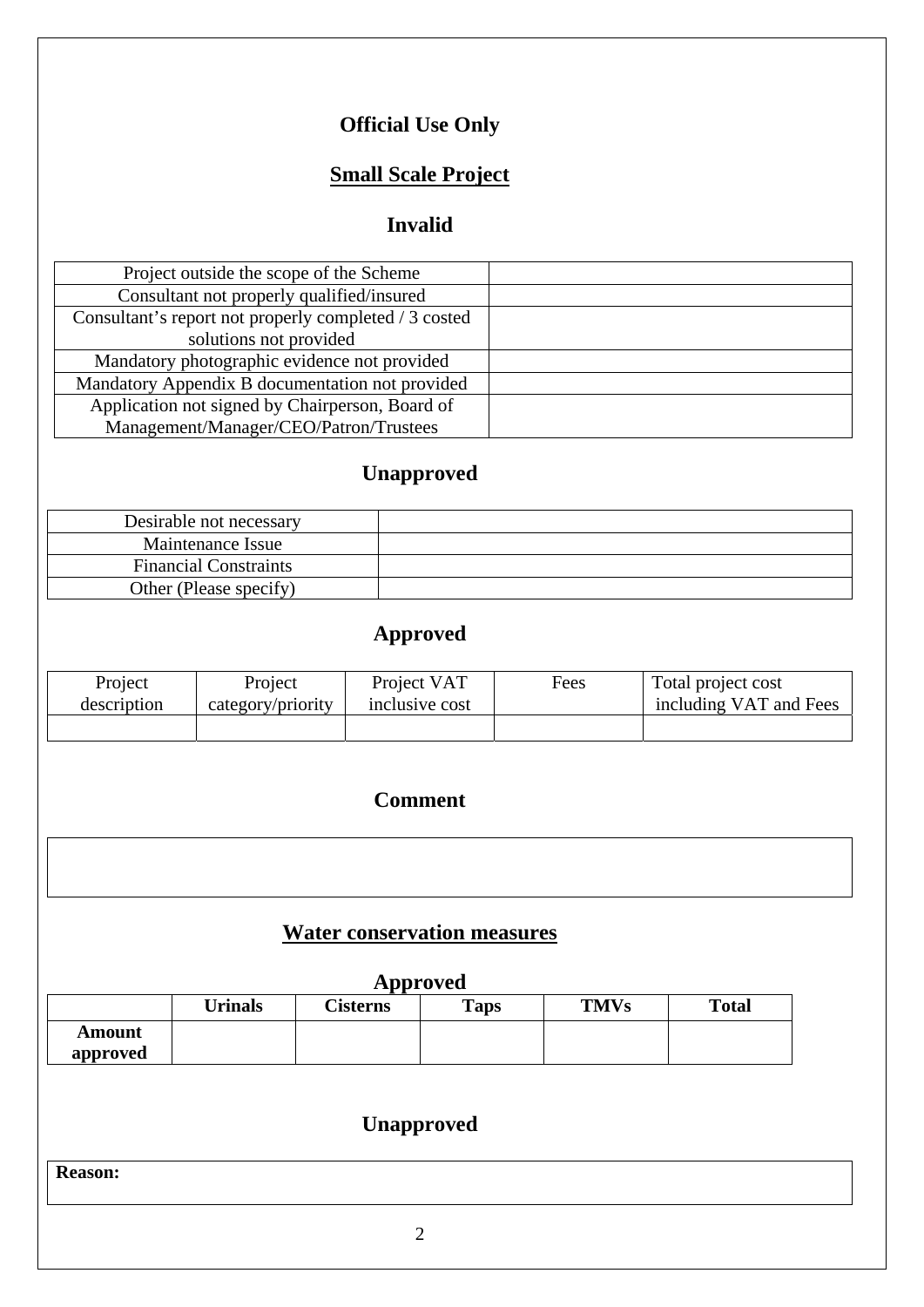### **Section 1**

### **Important Information**

### **1. This application form has 5 Sections:**

- **Section 1**: Important information in relation to the Scheme and completing and returning the application form.
- **Section 2**: To be completed by a school authority applying for a small scale project.
- **Section 3**: To be completed by an appropriately qualified Consultant to support an application for a small scale project.
- **Section 4:** To be completed by a school applying for water conservation measures.
- **Section 5**: To be completed, in all cases, by the Chairperson, Board of Management/Manager and CEO/Patron/Trustees.

### **2. Governing Circular Letter 0057/2009**

**Before completing this application form, the Board of Management is advised to read the full terms and conditions of the Summer Works Scheme 2010 which are contained in Circular Letter 0057/2009. The Board must also fully satisfy itself as to the absolute necessity of the small scale works being applied for as a school authority will bear the costs of any unsuccessful application.** 

**Particular attention is drawn to the fact that a school may apply for one small scale project only and/or for the specified water conservation measures.** 

**Applications for multiple small scale projects will automatically be deemed invalid.** 

### **3. Returning completed application form and supporting documentation**

Completed applications, together with supporting documentation, where appropriate, should be returned by post to **School Planning and Building Unit, Department of Education and Science, Tullamore, County Offaly.** 

### **4. Closing date for receipt of applications**

**The closing date for receipt of applications is close of business 27 November, 2009.**

Late applications will not be considered.

## **5. Helpline**

If you require assistance in completing this form please contact **Freephone 1800 200 955.** This service will be available daily between 10am and 1pm from 22 October 2009 to 27 November 2009.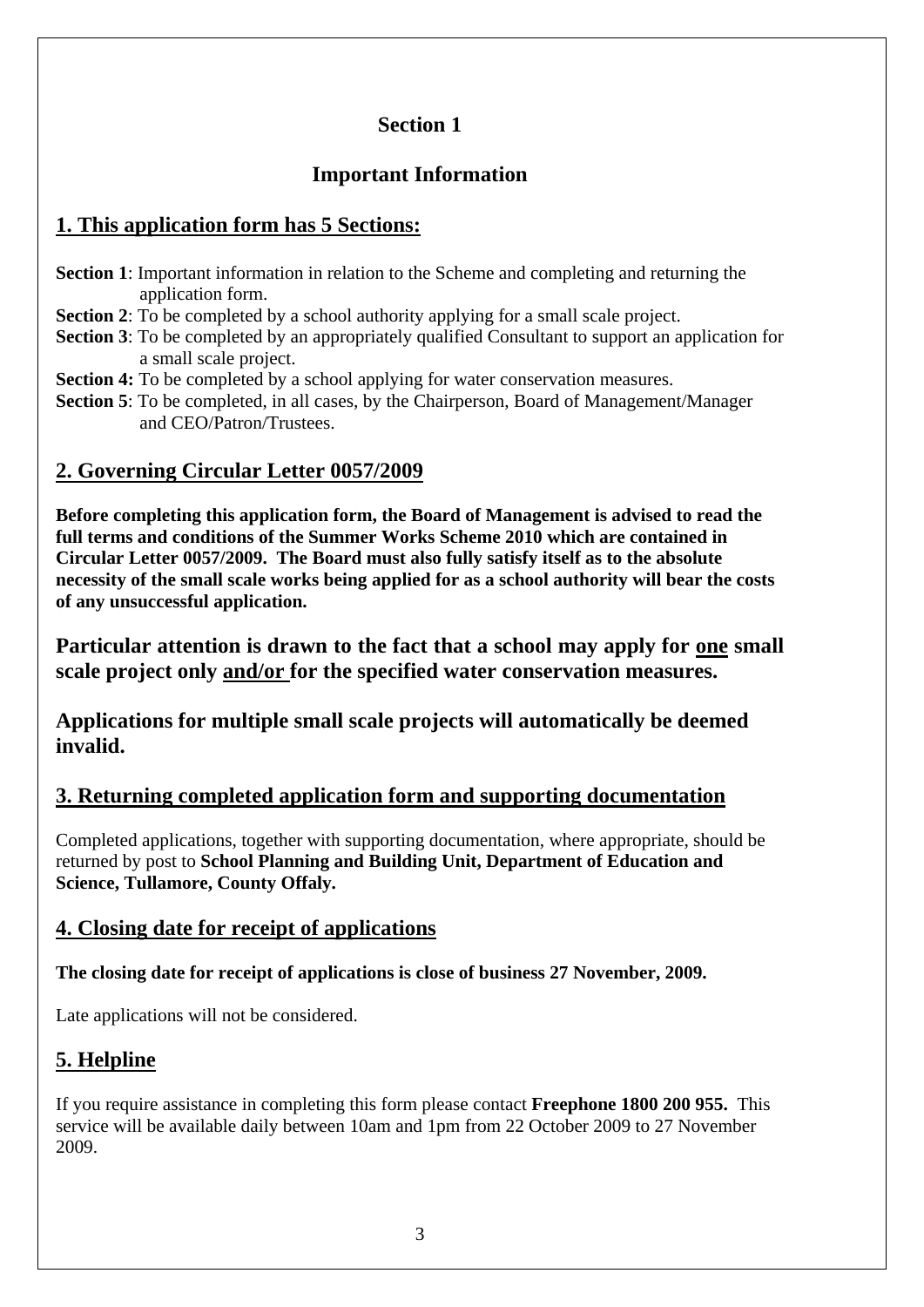### **Section 2 – Small Scale Project**

### **To be completed by a School Authority applying for a small scale project**

#### **Validation of application.**

#### **If you answer NO to any of these questions, your application is invalid and it will not be considered further.**

|                                                                      | Yes | N <sub>o</sub> |
|----------------------------------------------------------------------|-----|----------------|
| Is the project within the scope of the Summer Works Scheme?          |     |                |
| Examples of projects outside the scope of the Scheme are:            |     |                |
| <b>Multiple Projects</b>                                             |     |                |
| <b>Asbestos/ Dust Extraction/ Radon remediation projects</b>         |     |                |
| New Build with the exception of toilet facilities<br>$\bullet$       |     |                |
| <b>Temporary accommodation</b>                                       |     |                |
| Cannot be completed over the summer months                           |     |                |
| <b>Funded under earlier Summer Works or other scheme</b>             |     |                |
| Has a Consultant's report been fully and properly completed to       |     |                |
| include 3 individually costed solutions?                             |     |                |
|                                                                      |     |                |
| Is the Consultant appropriately qualified/insured for the particular |     |                |
| project?                                                             |     |                |
| (see Appendix A Circular Letter 0057/2009)                           |     |                |
| Has the Consultant appended the mandatory photographic               |     |                |
| evidence?                                                            |     |                |
|                                                                      |     |                |
| Has (if appropriate) the supporting documentation outlined at        |     |                |
| Appendix B, Circular Letter 0057/2009 been attached to the           |     |                |
| application?                                                         |     |                |
| Is the application signed by the Chairperson of the Board of         |     |                |
| Management/Manager and the CEO/Patron/Trustees?                      |     |                |
|                                                                      |     |                |
| Where a CEO/Patron/Trustees has delegated sanction to the            |     |                |
| Chairperson of the Board of Management, has part 5 of the            |     |                |
| application form been signed by the Chairperson to confirm this?     |     |                |

#### **Official use only**

|                                                | $\cdot$ $\alpha$<br>1 <sub>0</sub> | ◥◡ | $\sim$ $\sim$<br>why:<br>no<br>л. |
|------------------------------------------------|------------------------------------|----|-----------------------------------|
| $\bullet$<br>valid<br>lication<br><b>A</b> The |                                    |    |                                   |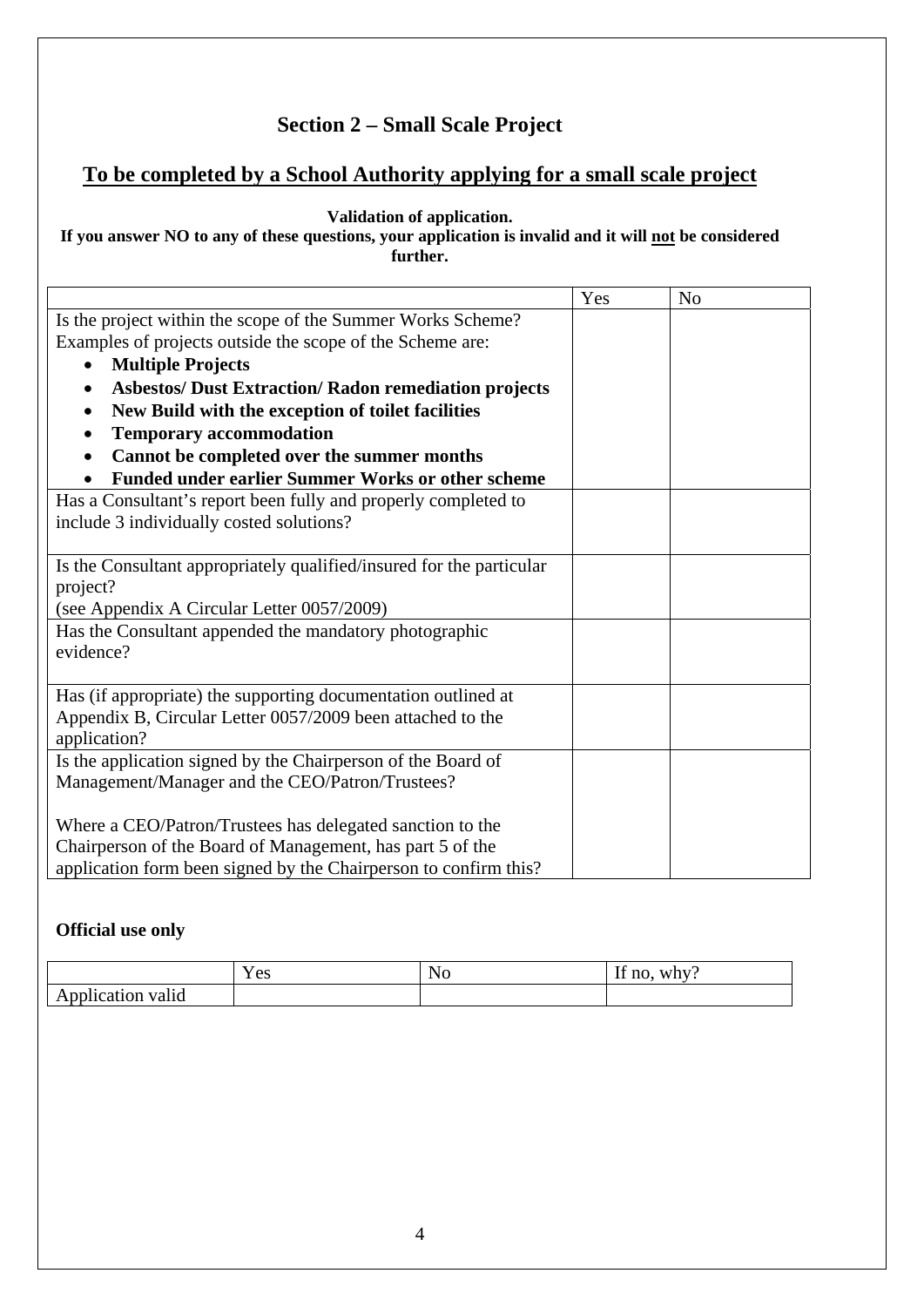### **Section 3 – Small Scale Project**

#### **To be completed by an appropriately qualified Consultant to support an application for a small scale project**

**1**. Where a Consultant is not suitably qualified for the works involved, the application will automatically be deemed to be invalid. A list of qualifications relevant to particular works is contained in Appendix A of Circular Letter 0057/2009. This list is not exhaustive. If you have any queries on whether or not a Consultant is appropriately qualified, please contact the Helpline for advice before engaging a Consultant.

**2.** A decision concerning this application will be determined from information provided in this application form.

Photographic evidence of the affected area is mandatory together with, if appropriate, supporting documentation as detailed at Appendix B of Circular Letter 0057/2009.

Accordingly, it is not necessary for a Consultant to complete a further written report. The fees charged should reflect this.

Before completing this report, Consultants are advised to read the notes for guidance for Consultants contained in Appendix A of Circular Letter 0057/2009.

#### **Consultant's Report**

#### **Project details**

**1. Describe the part(s) of the building for which the proposed project is required. Include, if applicable, details of number of rooms affected, size or area of the building affected etc.**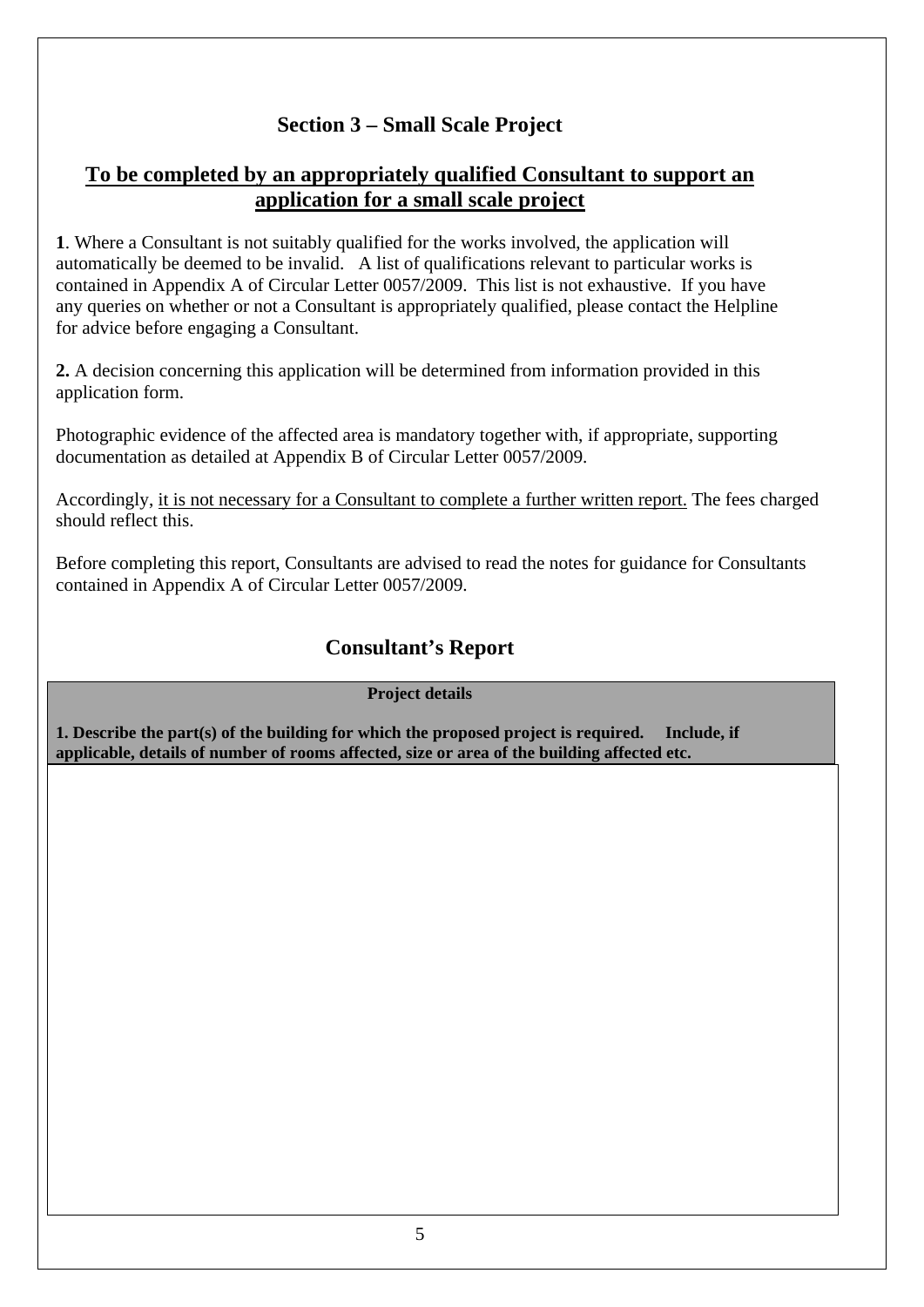**2. Provide a full explanation of the nature and extent of the defect(s) with supporting photographs.** 

**3. When was the affected part(s) of the building last replaced and/or remedial works carried out? Where applicable, a description of previous remedial works should be included.**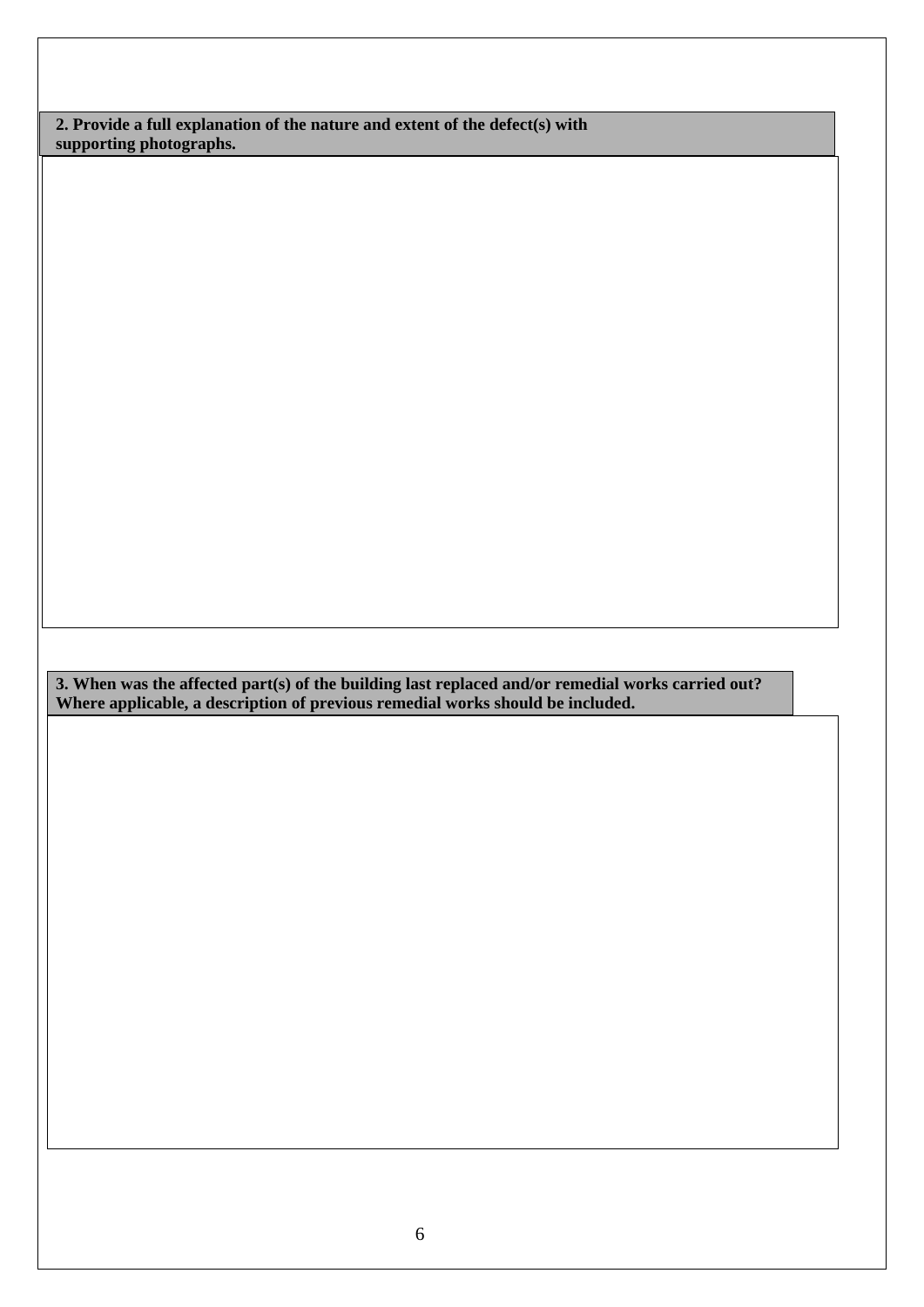**4. What evidence is there of an effective maintenance programme for the affected area(s)?** 

**5. In your view, how would the school be affected if:** 

**(a) all elements of the proposed project were not carried out?** 

**(b) some of the elements of the proposed project were not carried out?**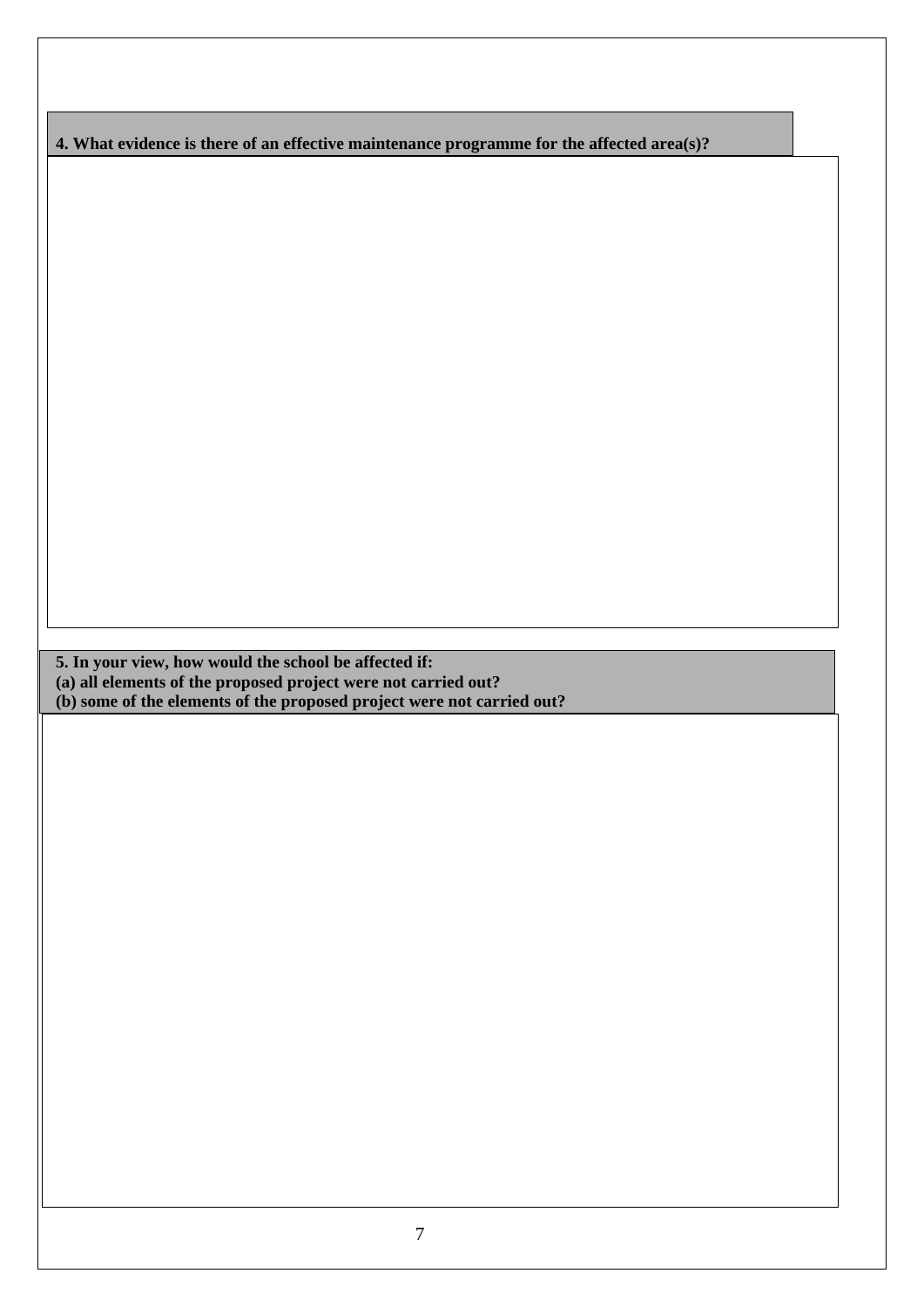| 6. Outline the MANDATORY THREE separate options to address the proposed project |                         |                                                        |                                                              |                                                                                                                                                                                                                                              |
|---------------------------------------------------------------------------------|-------------------------|--------------------------------------------------------|--------------------------------------------------------------|----------------------------------------------------------------------------------------------------------------------------------------------------------------------------------------------------------------------------------------------|
| Documents using the National Standards Building Elements.                       |                         |                                                        |                                                              | Note: For projects mainly comprising mechanical and/or electrical services, a full breakdown of all building services<br>mechanical and electrical costs must be scheduled as an appendix in accordance with the relevant Technical Guidance |
| <b>Option 1</b>                                                                 |                         |                                                        |                                                              |                                                                                                                                                                                                                                              |
|                                                                                 |                         |                                                        |                                                              |                                                                                                                                                                                                                                              |
|                                                                                 |                         |                                                        |                                                              |                                                                                                                                                                                                                                              |
|                                                                                 |                         |                                                        |                                                              |                                                                                                                                                                                                                                              |
|                                                                                 |                         |                                                        |                                                              |                                                                                                                                                                                                                                              |
|                                                                                 |                         |                                                        |                                                              |                                                                                                                                                                                                                                              |
| <b>Realistic VAT inclusive</b>                                                  | Fees for this           | Timeframe for implementation in weeks                  |                                                              |                                                                                                                                                                                                                                              |
| cost of option 1 (excl fees)                                                    | option                  | Design                                                 | Construction                                                 | <b>Total</b>                                                                                                                                                                                                                                 |
|                                                                                 |                         |                                                        |                                                              |                                                                                                                                                                                                                                              |
|                                                                                 |                         |                                                        |                                                              |                                                                                                                                                                                                                                              |
| <b>Option 2</b>                                                                 |                         |                                                        |                                                              |                                                                                                                                                                                                                                              |
|                                                                                 |                         |                                                        |                                                              |                                                                                                                                                                                                                                              |
|                                                                                 |                         |                                                        |                                                              |                                                                                                                                                                                                                                              |
|                                                                                 |                         |                                                        |                                                              |                                                                                                                                                                                                                                              |
|                                                                                 |                         |                                                        |                                                              |                                                                                                                                                                                                                                              |
|                                                                                 |                         |                                                        |                                                              |                                                                                                                                                                                                                                              |
| <b>Realistic VAT inclusive</b>                                                  | Fees for this           | Timeframe for implementation in weeks                  |                                                              |                                                                                                                                                                                                                                              |
| cost of option 2 (excl fees)                                                    | option                  | <b>Design</b>                                          | $\begin{minipage}{.4\linewidth} Construction \end{minipage}$ | <b>Total</b>                                                                                                                                                                                                                                 |
|                                                                                 |                         |                                                        |                                                              |                                                                                                                                                                                                                                              |
|                                                                                 |                         |                                                        |                                                              |                                                                                                                                                                                                                                              |
|                                                                                 |                         |                                                        |                                                              |                                                                                                                                                                                                                                              |
| <b>Option 3</b>                                                                 |                         |                                                        |                                                              |                                                                                                                                                                                                                                              |
|                                                                                 |                         |                                                        |                                                              |                                                                                                                                                                                                                                              |
|                                                                                 |                         |                                                        |                                                              |                                                                                                                                                                                                                                              |
|                                                                                 |                         |                                                        |                                                              |                                                                                                                                                                                                                                              |
|                                                                                 |                         |                                                        |                                                              |                                                                                                                                                                                                                                              |
|                                                                                 |                         |                                                        |                                                              |                                                                                                                                                                                                                                              |
|                                                                                 |                         |                                                        |                                                              |                                                                                                                                                                                                                                              |
|                                                                                 |                         |                                                        |                                                              |                                                                                                                                                                                                                                              |
|                                                                                 |                         |                                                        |                                                              |                                                                                                                                                                                                                                              |
| <b>Realistic VAT inclusive</b><br>cost of option 3 excl fees                    | Fees for this<br>option | Timeframe for implementation in weeks<br><b>Design</b> | Construction                                                 | <b>Total</b>                                                                                                                                                                                                                                 |
|                                                                                 |                         |                                                        |                                                              |                                                                                                                                                                                                                                              |
|                                                                                 |                         |                                                        |                                                              |                                                                                                                                                                                                                                              |
|                                                                                 |                         |                                                        |                                                              |                                                                                                                                                                                                                                              |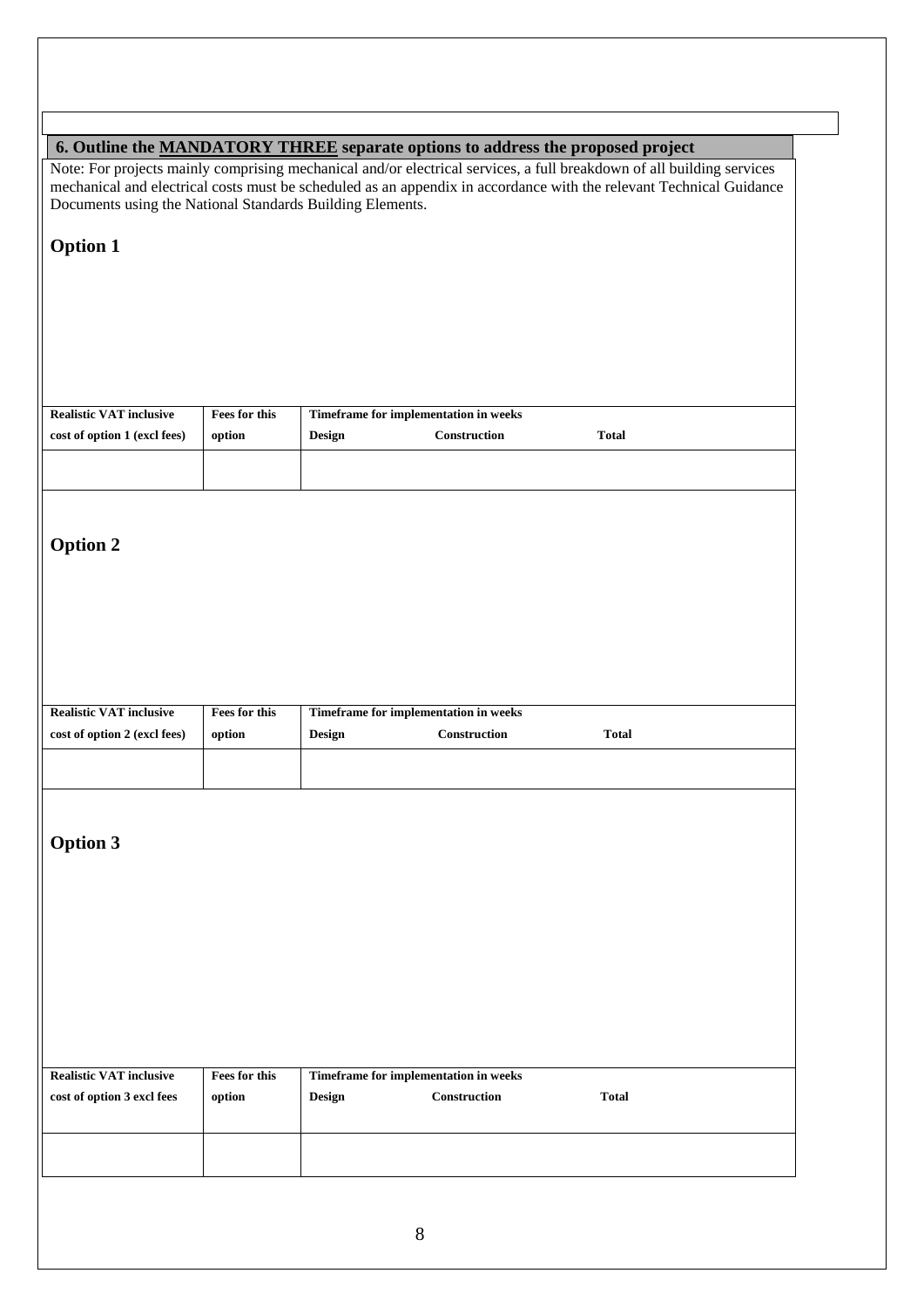| 7. What are your VAT inclusive fees for this                                    |                                                            |
|---------------------------------------------------------------------------------|------------------------------------------------------------|
| report?                                                                         | €<br><u> 1989 - Johann Stein, fransk politik (d. 1989)</u> |
|                                                                                 |                                                            |
|                                                                                 |                                                            |
| Signed: <u>___________________________________Qualification:</u>                |                                                            |
|                                                                                 |                                                            |
|                                                                                 |                                                            |
|                                                                                 |                                                            |
| Details of Professional Indemnity Insurance and Employer's Liability Insurance: |                                                            |
|                                                                                 |                                                            |
|                                                                                 |                                                            |
|                                                                                 |                                                            |
|                                                                                 |                                                            |
|                                                                                 |                                                            |
|                                                                                 |                                                            |
|                                                                                 |                                                            |
|                                                                                 |                                                            |
|                                                                                 |                                                            |
|                                                                                 |                                                            |
|                                                                                 |                                                            |
|                                                                                 |                                                            |
|                                                                                 |                                                            |
|                                                                                 |                                                            |

**Company stamp** 

|                                           | Comment |
|-------------------------------------------|---------|
| Does the application demonstrate that the |         |
| project is absolutely necessary?          |         |
| If not why?                               |         |
|                                           |         |
|                                           |         |
|                                           |         |
| Have 3 remediation options been provided? |         |
| Recommended option for approval           |         |
| Why is this option being recommended?     |         |
| Approved/unapproved                       |         |
| Comment                                   |         |
|                                           |         |
|                                           |         |
|                                           |         |
|                                           |         |
|                                           |         |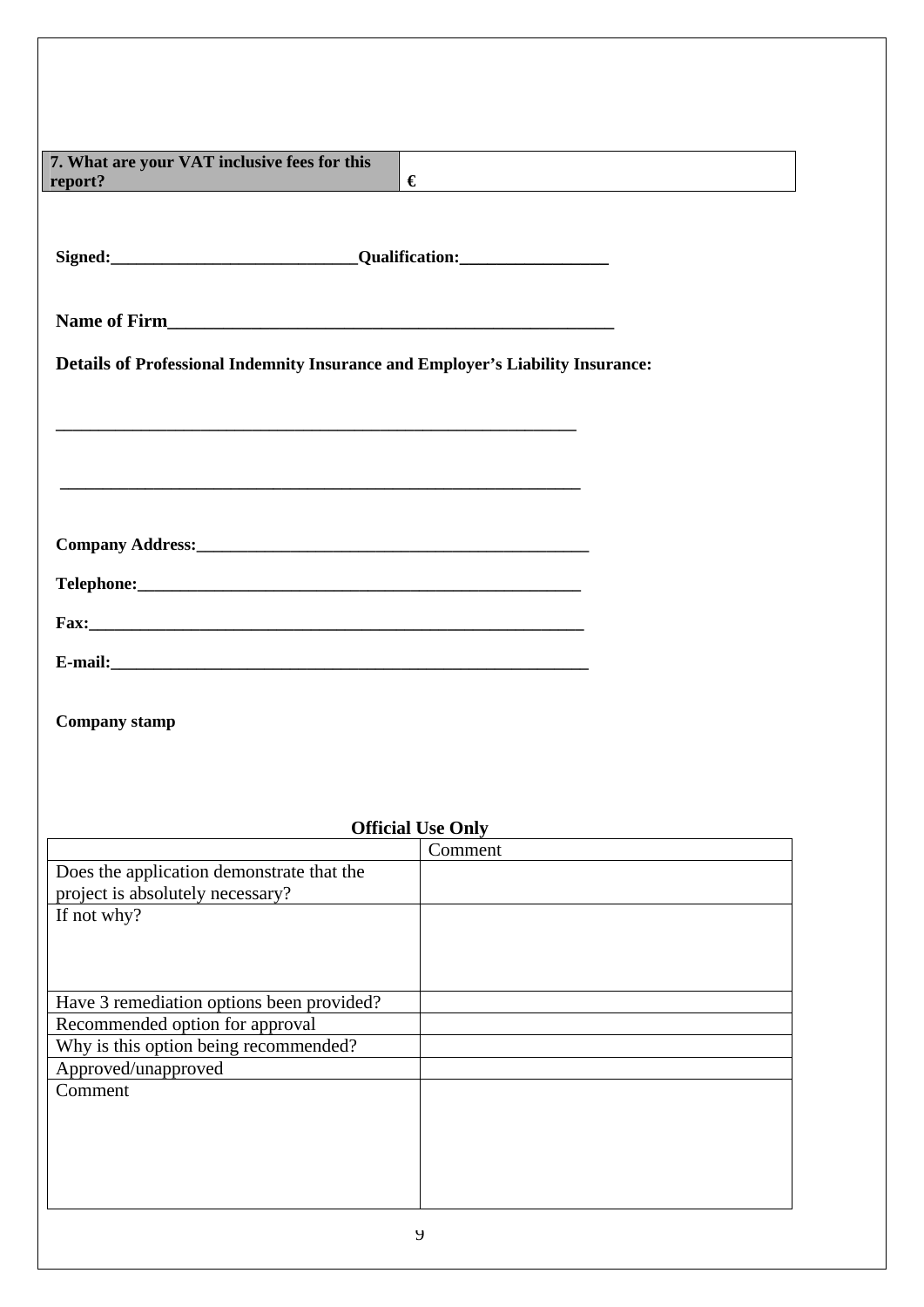### **Section 4 – Water Conservation Measures**

#### **To be completed by a school authority applying for water conservation measures**

Schools must also familiarise themselves with and provide the contractor with the following documents:

- $\triangleright$  WCMS 01/2009 Water Conservation Scheme, Guide for School Authorities (available on Department's website and energyeducation.ie).
- $\triangleright$  WCMS 02/2009 Contractors Code of Practice and Standards and Specification Guidelines (This will be published on the Department's website and energy education .ie in early 2010).

| County                                        |                                                          |          |                                                                                                         |  |  |
|-----------------------------------------------|----------------------------------------------------------|----------|---------------------------------------------------------------------------------------------------------|--|--|
| Roll No.                                      |                                                          |          |                                                                                                         |  |  |
| <b>School Name</b>                            |                                                          |          |                                                                                                         |  |  |
| <b>Contact name</b><br>Telephone no.          |                                                          |          |                                                                                                         |  |  |
|                                               |                                                          |          |                                                                                                         |  |  |
| <b>E-mail address</b>                         |                                                          |          |                                                                                                         |  |  |
|                                               |                                                          |          | <b>Details of Proposed Installation Upgrade</b>                                                         |  |  |
| <b>Proposed to install</b>                    | <b>Please</b><br>indicate yes<br>or no in<br>this column | Quantity | <b>How to Calculate</b>                                                                                 |  |  |
| <b>Urinal Controls</b>                        |                                                          |          | One per toilet space where urinals are fitted                                                           |  |  |
| Cistern<br>Displacement<br>Devices            |                                                          |          | One per suitable WC cistern                                                                             |  |  |
| <sub>or</sub><br>Variable flushing<br>devices |                                                          |          | One per suitable WC cistern                                                                             |  |  |
| Push Type<br><b>Percussion Spray</b><br>taps  |                                                          |          | Normally, one tap per wash hand basin                                                                   |  |  |
| Thermostatic<br>Mixing Valves*<br>(TMV)       |                                                          |          | *One per wash hand basin and sink (TMVs are only needed<br>if schools have a hot and cold water supply) |  |  |
|                                               |                                                          |          |                                                                                                         |  |  |

\*Where wash hand basins or sinks are adjoining or back to back these should be combined to one TMV unit.